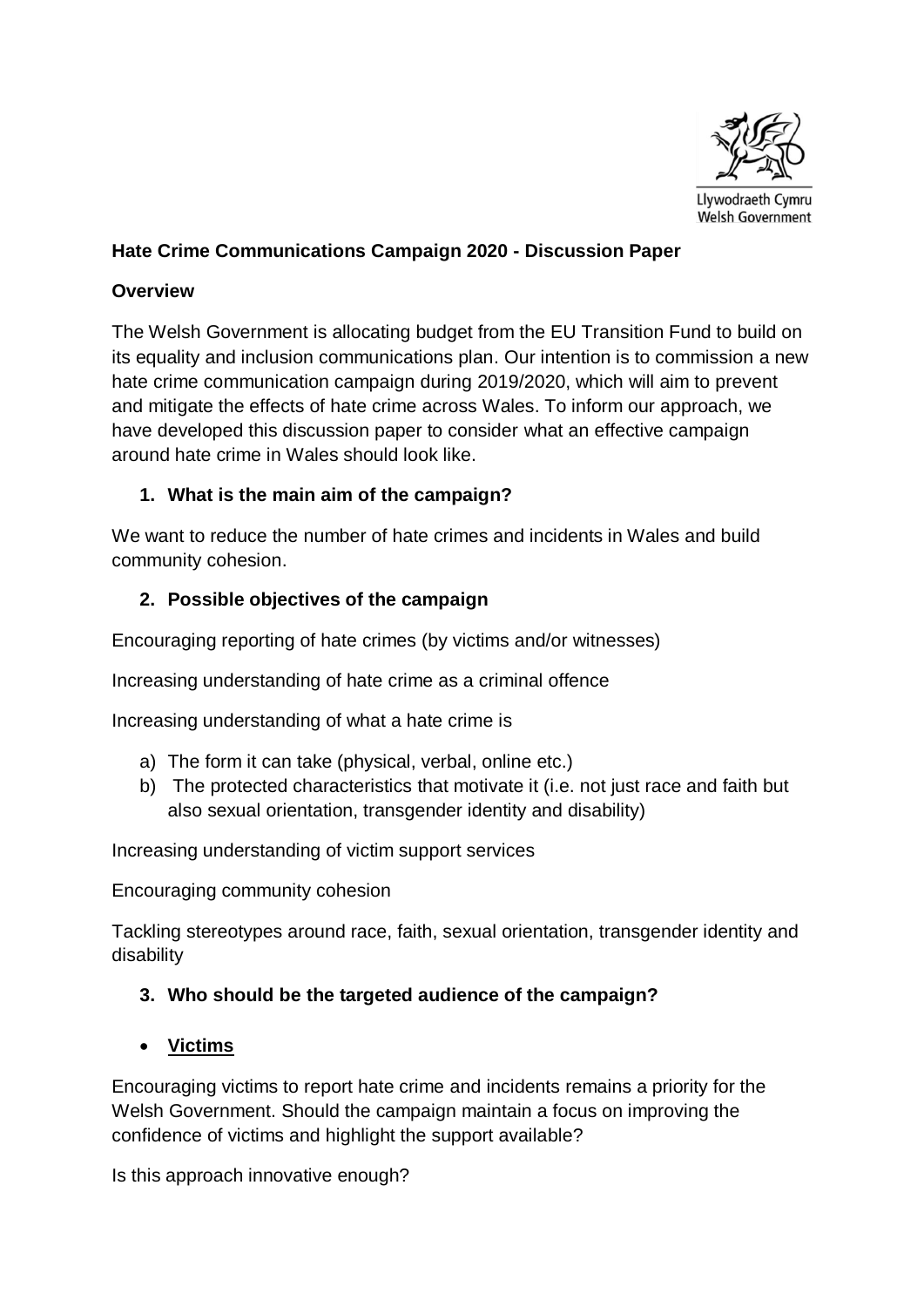Does focusing on victim reporting place the burden of this issue on the victim too much rather than the perpetrator?

In 2017-18 there were 3,370 recorded hate crimes across the four Welsh Police Force Areas of which:

- 2,298 (68%) were race hate crimes;
- 670 (20%) were sexual orientation hate crimes;
- 198 (6%) were religion hate crimes;
- 308 (9%) were disability hate crimes; and
- 64 (2%) were transgender hate crimes.

Do these statistics suggest we should put more emphasis on victims of racist hate crimes, or should we instead place increased focus on the other strands in recognition that the statistics are potentially low due to underreporting of these victims?

Are you aware of any current activity focused on the victims of hate crime?

#### **Perpetrators**

Previously we have put much emphasis on encouraging victims to report, but should this campaign focus on the source of the problem and attempt to educate potential perpetrators of hate crime? This could include:

- Raising awareness that hate fuelled actions could lead to a prosecution, which would negatively impact the individual's personal life, including family life and job status.
- Highlighting the devastating impact on the lives of victims of hate crime and the damage to community cohesion.
- Questioning the motivation for these hatefully motivated actions.

What are the issues with this approach? How effective is any campaign likely to be in influencing individuals with such deep rooted prejudice to change their behaviour?

Will perpetrators see the Welsh Government as an impartial messenger or will such a campaign be seen as propaganda?

Are you aware of any current activity focused on the perpetrators of hate crime?

#### **Bystanders**

Should we use the campaign to encourage bystanders to safely act when witnessing a hate crime or incident? This could include:

 Encouraging bystanders to be a witness who can later give corroborating evidence and a description of events.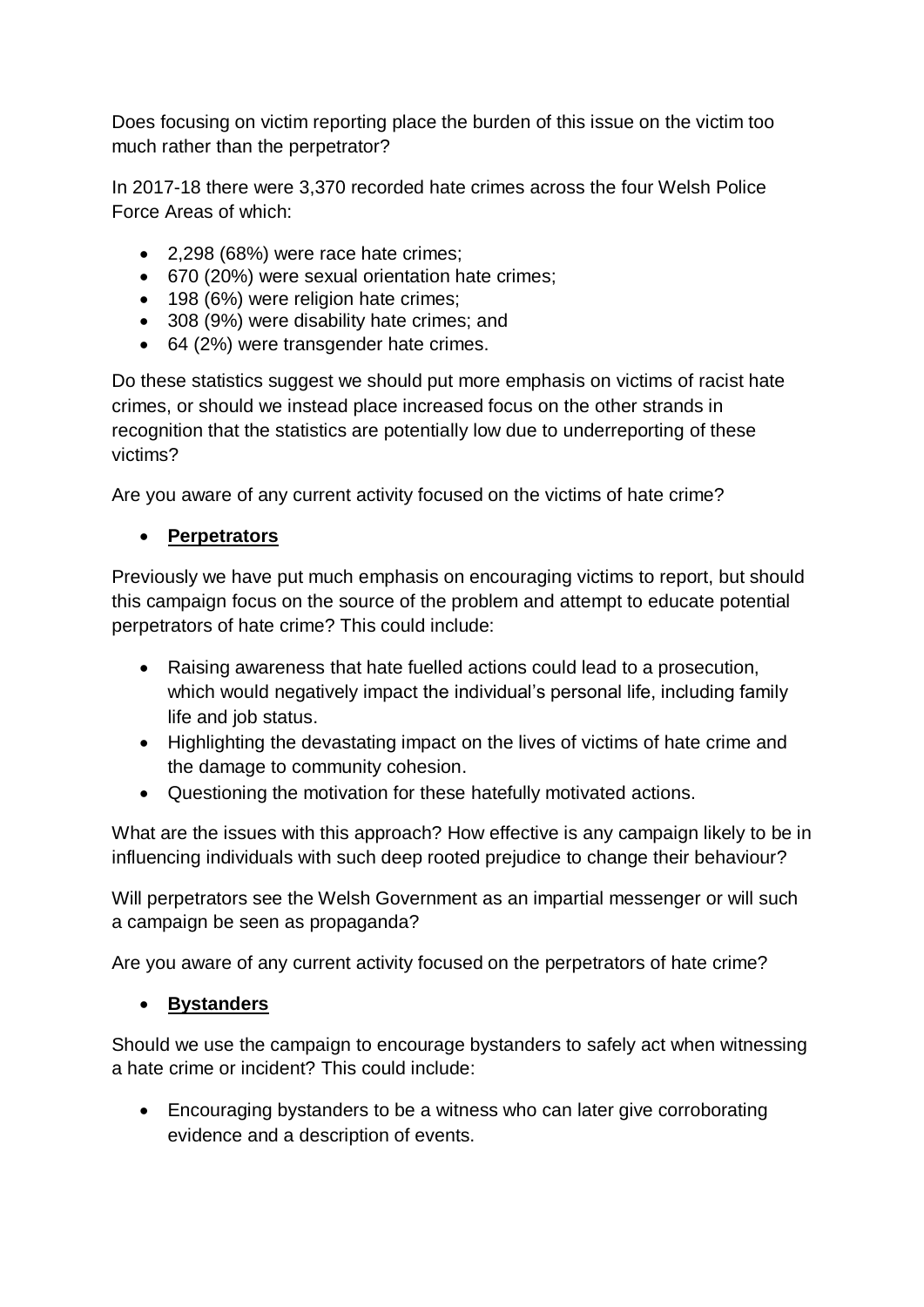- Encouraging bystanders to mobilise additional individuals who may be able to help, such as security, staff members or others.
- Encouraging bystanders to engage with the victim(s) to ensure they are ok.
- Encouraging bystanders to contact the police for support.

There are risks to bystanders in any approach which seeks to use their presence to reduce hate crime. Are we potentially encouraging individuals to put themselves in danger, or is this approach important in demonstrating solidarity and fostering more cohesive communities? The campaign would clearly encourage only safe intervention and not direct engagement with the perpetrator.

Are you aware of any current activity focused on witnesses of hate crime?

# **Communities**

Should we have a softer focus for the campaign building on the good community relationships that already exist? This could include:

Highlighting Wales's past as a nation that welcomes people from all backgrounds.

Encouraging people to reach out to their neighbours or colleagues

Emphasising that we have more similarities than differences

Are you aware of any current activity on community cohesion?

# **4. What should the tone of the campaign be?**

# **Hard-hitting**

Should we use a more direct approach, which utilises shock tactics to illustrate the severity of the hate crimes and the wide ranging negative consequences on both the victim and perpetrator?

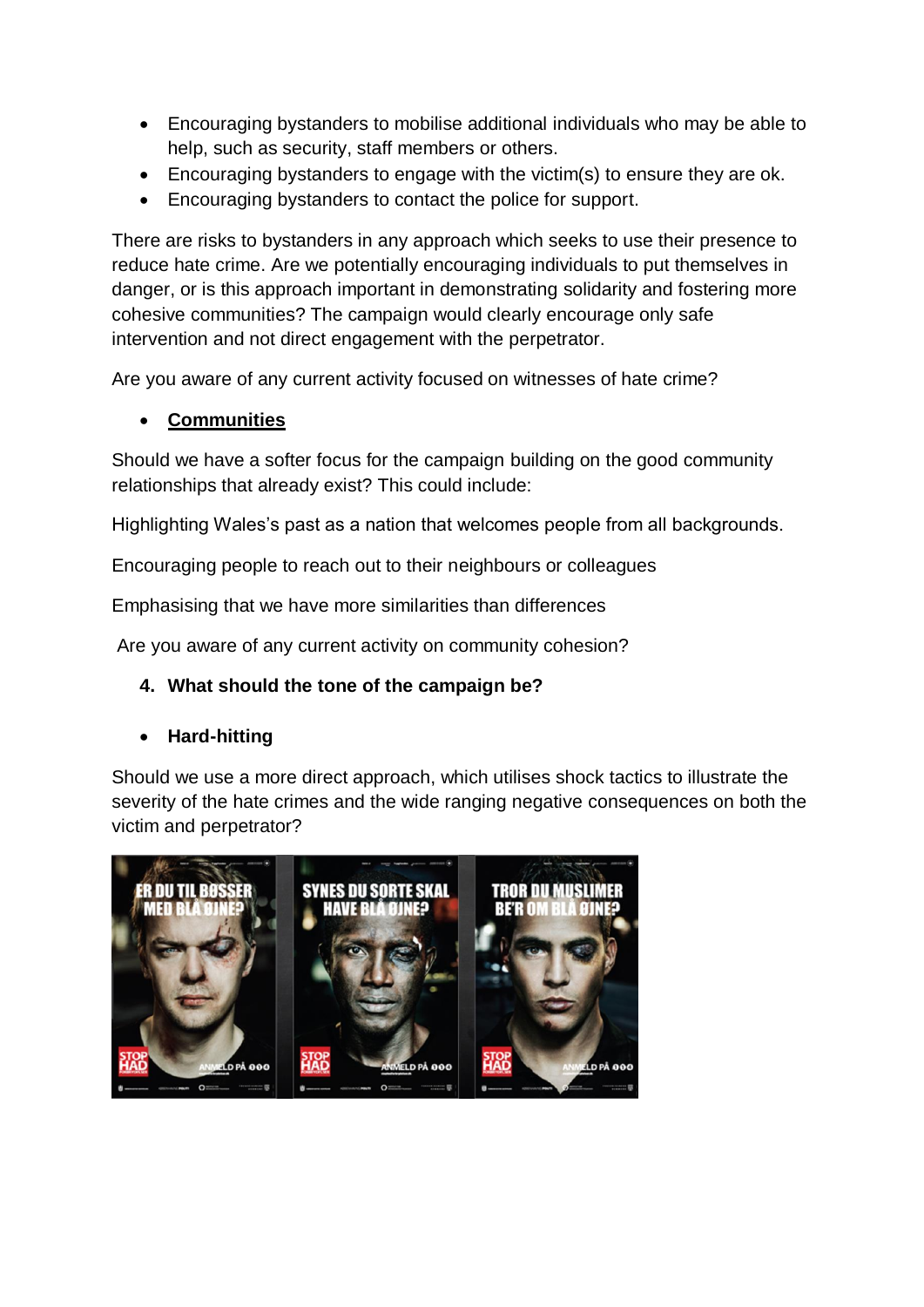

Scottish Government campaign (2018)



UK Government campaign (2018/19)



Police Service of Northern Ireland (2009)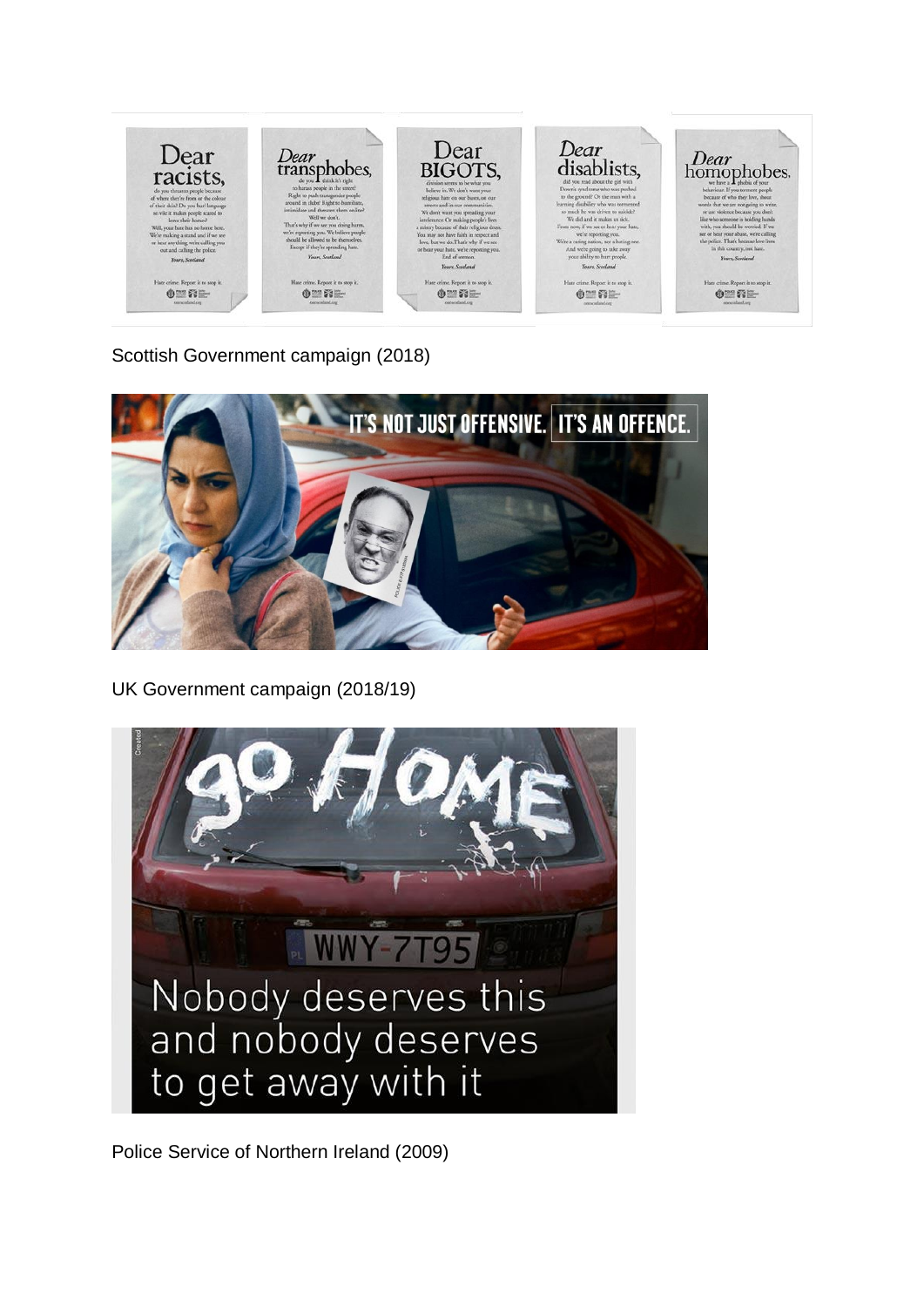# **Positive 'Call for Action'**

Are there benefits of having a campaign which focuses on a simple, all encompassing message directed to the entire audience to tackle hate crime in Wales?



# **LET'S END HATE CRIME**



Leeds University Union – Hate Crime Reporting Project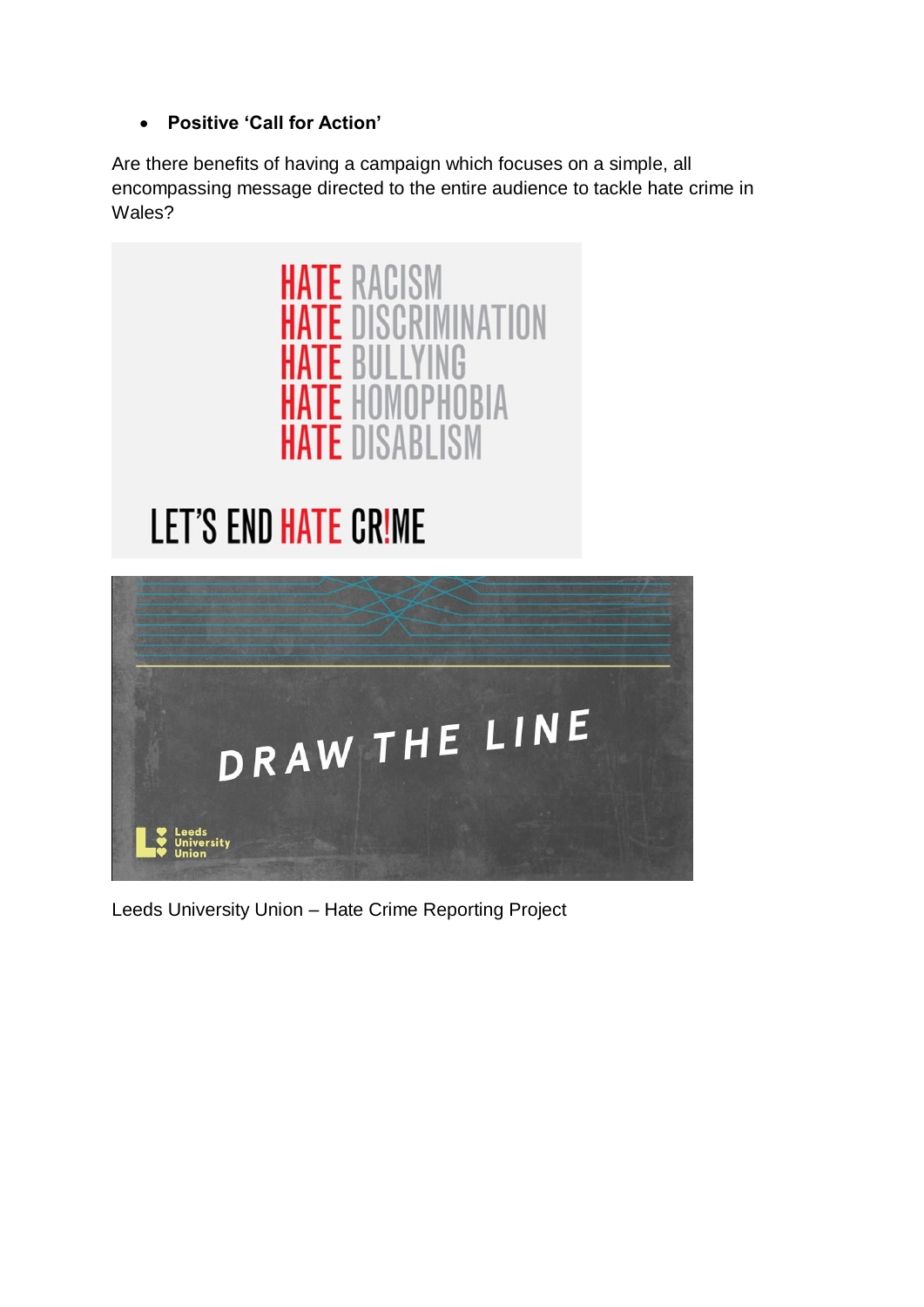

UN Let's Fight Racism campaign (2011)



Stone Wall Cymru (2015)

# **Supportive**

Should the campaign focus on offering support and reassurance to victims?

Should we create a campaign which focuses on the individual and builds an understanding of the personal impact of hate crime?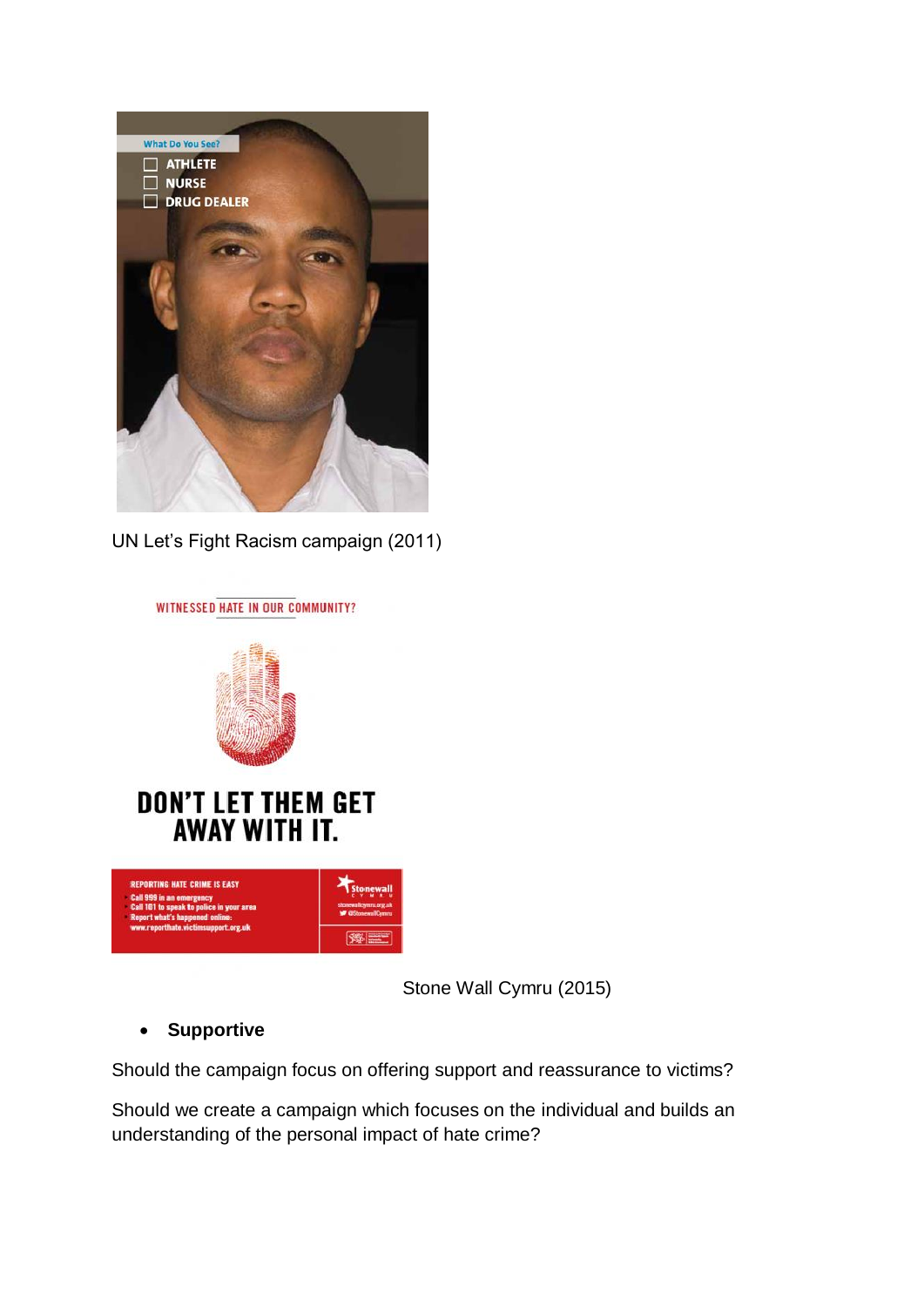**REPORT HATE CRIME ON 101.** IN AN EMERGENCY CALL 999.

# YOU IS. ٩G

Abuse because of who you are, whether<br>physical or verbal, is a criminal offence.



Northumbria Police (2016)



Thames Valley Police Let's Hate Hate Campaign (2016)